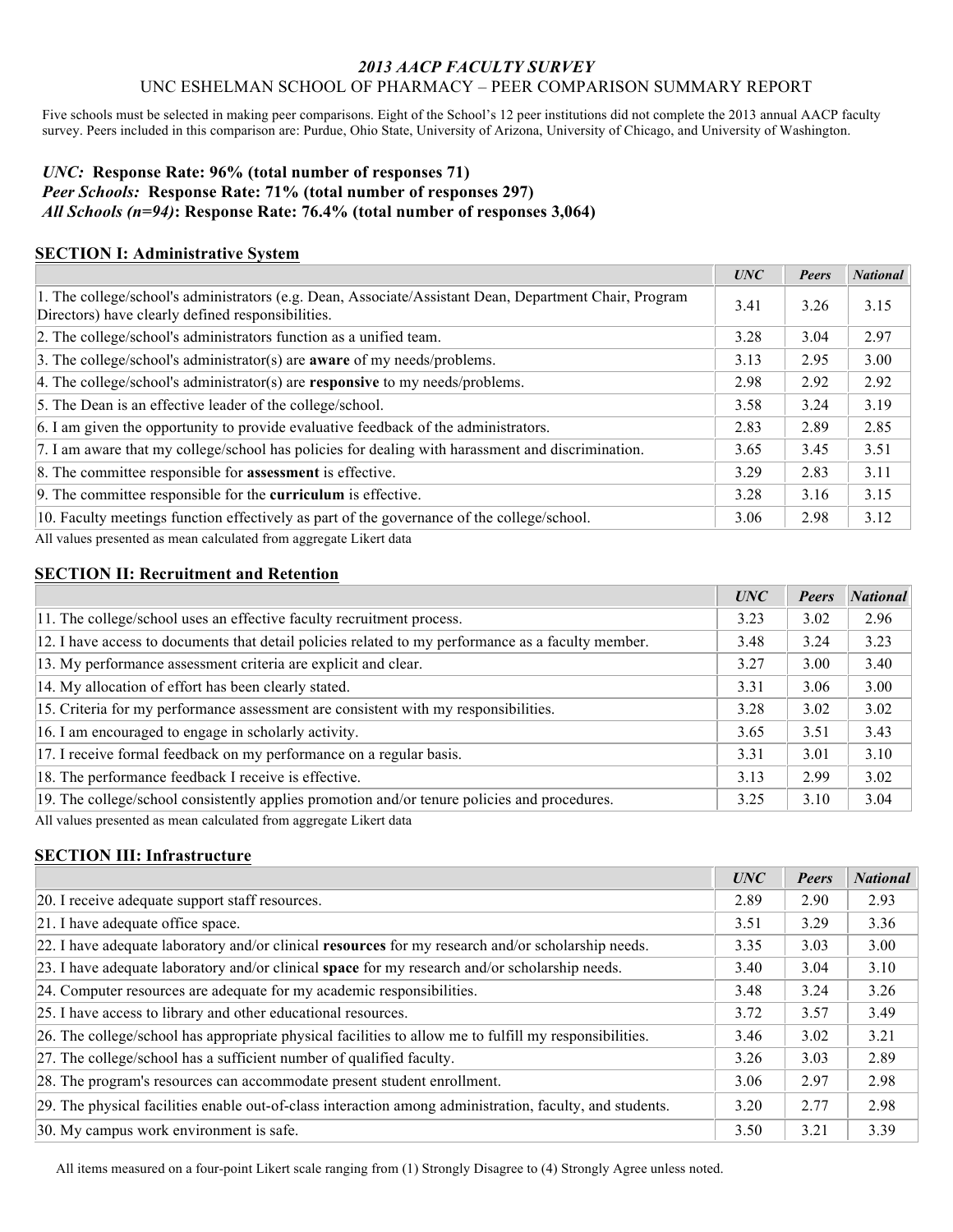#### **SECTION IV: Role and Governance**

|                                                                                                | UNC  | <b>Peers</b> | <i>National</i> |
|------------------------------------------------------------------------------------------------|------|--------------|-----------------|
| 31. The college/school effectively employs strategic planning.                                 |      | 3.06         | 3.10            |
| 32. The college/school requested my input during the development of the current strategic plan | 3.59 | 3.16         | 3.31            |

All values presented as mean calculated from aggregate Likert data

### **SECTION V: Faculty Development**

|                                                                                                                              | <b>UNC</b> | <b>Peers</b> | <b>National</b> |
|------------------------------------------------------------------------------------------------------------------------------|------------|--------------|-----------------|
| 33. I receive adequate guidance on career development.                                                                       | 3.04       | 2.84         | 3.03            |
| 34. Funds are available to support my faculty development                                                                    | 2.97       | 2.65         | 2.97            |
| 35. Programs are available for non-practice faculty to orient them to the pharmacy profession and<br>professional education. | 2.49       | 2.61         | 2.73            |
| 36. Programs are available to me to improve my teaching and to facilitate student learning.                                  | 3.24       | 3.18         | 3.17            |
| 37. Programs are available to me that help me develop my competence in research and/or scholarship.                          | 3.08       | 2.97         | 2.88            |

All values presented as mean calculated from aggregate Likert data

### **SECTION VI: Curriculum**

|                                                                                                         | UNC  | <b>Peers</b> | <b>National</b> |
|---------------------------------------------------------------------------------------------------------|------|--------------|-----------------|
| 38. Overall, faculty encourage students to assume responsibility for their own learning.                | 3.29 | 3.05         | 3.12            |
| 39. Laboratories and other non-classroom environments are conducive to learning.                        | 3.45 | 3.06         | 3.21            |
| 40. The curriculum is consistent with the collective vision of the faculty and administration.          | 3.23 | 3.06         | 3.16            |
| 41. Faculty are consulted in curricular matters.                                                        | 3.28 | 3.25         | 3.30            |
| 42. The organization and structure of the curriculum is clear.                                          | 3.16 | 3.07         | 3.20            |
| 43. I understand how my instructional content fits into the curriculum.                                 | 3.31 | 3.22         | 3.34            |
| 44. The curriculum is taught at a depth that supports understanding of central concepts and principles. | 3.30 | 3.16         | 3.23            |
| 45. Curricular collaboration among disciplines is encouraged at my college/school.                      | 3.19 | 3.14         | 3.21            |
| 46. The college/school uses programmatic assessment data to improve the curriculum.                     | 3.26 | 3.14         | 3.16            |

All values presented as mean calculated from aggregate Likert data

| PharmD Program prepares students to                                                                                                                                                                    | UNC  | <b>Peers</b> | <b>National</b> |
|--------------------------------------------------------------------------------------------------------------------------------------------------------------------------------------------------------|------|--------------|-----------------|
| 47. develop and use patient-specific pharmacy care plans.                                                                                                                                              | 3.56 | 3.35         | 3.41            |
| 48. effectively manage a patient-centered pharmacy practice.                                                                                                                                           | 3.38 | 3.26         | 3.30            |
| 49. develop disease management programs.                                                                                                                                                               | 3.31 | 3.22         | 3.25            |
| 50. manage the system of medication use.                                                                                                                                                               | 3.28 | 3.24         | 3.27            |
| 51. promote the availability of health promotion and disease prevention initiatives.                                                                                                                   | 3.25 | 3.30         | 3.34            |
| 52. communicate with patients, caregivers, and other members of the interprofessional health care team.                                                                                                | 3.48 | 3.28         | 3.41            |
| 53, search the health sciences literature.                                                                                                                                                             | 3.49 | 3.31         | 3.33            |
| 54. evaluate the health sciences literature                                                                                                                                                            | 3.34 | 3.21         | 3.26            |
| 55. demonstrate expertise in the area of informatics (resources, devices, and methods required to optimize<br>the acquisition, storage, retrieval, and use of information in pharmacy and healthcare). | 3.04 | 3.04         | 3.08            |
| 56. apply state and federal laws and regulations to the practice of pharmacy.                                                                                                                          | 3.52 | 3.34         | 3.39            |
| 57. maintain professional competence.                                                                                                                                                                  | 3.41 | 3.30         | 3.35            |

All values presented as mean calculated from aggregate Likert data